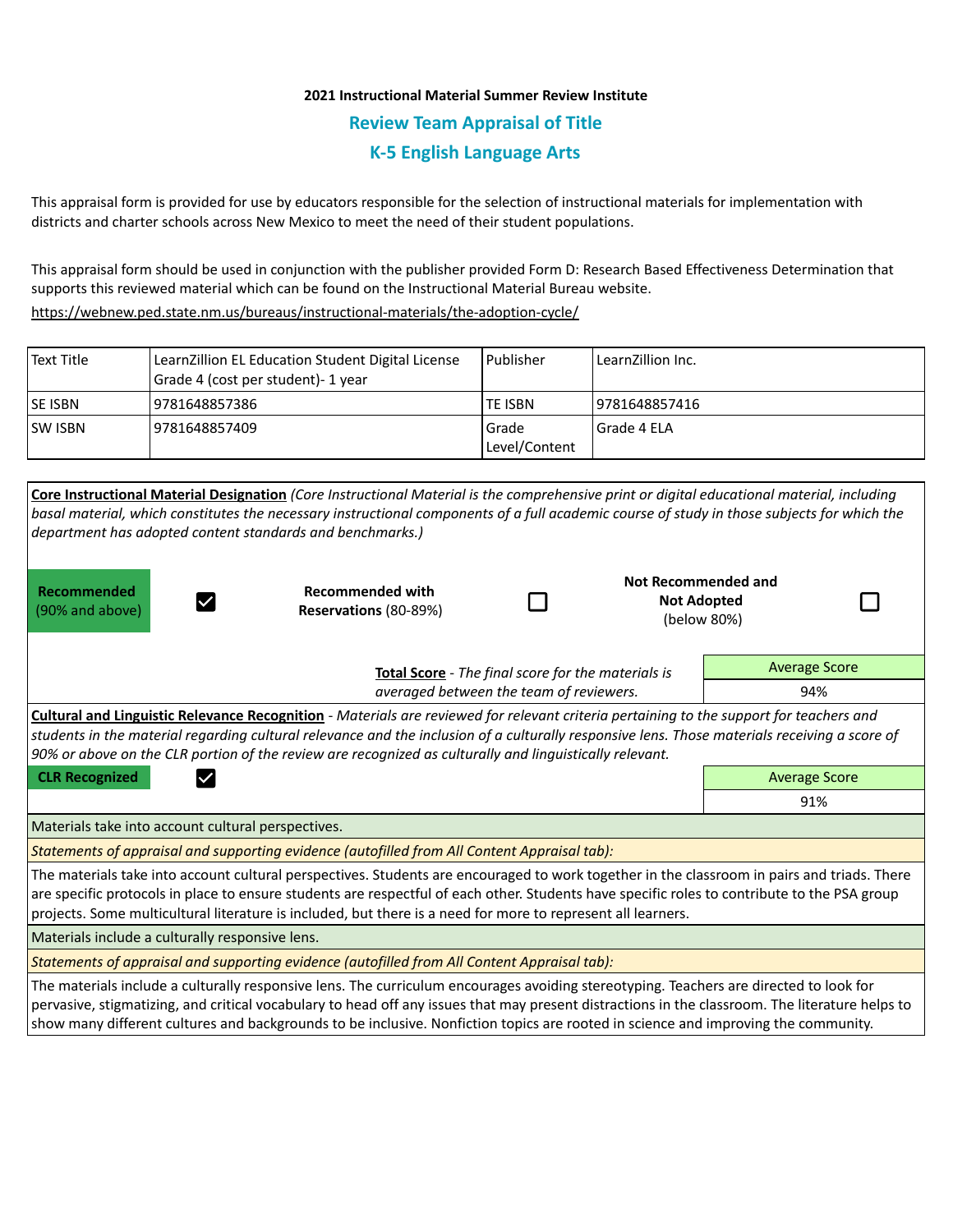**Standards Review** *- Materials are reviewed for alignment with the state adopted content standards, benchmarks and performance standards.*

Average Score

93%

Materials align with grade level ELA standards overall.

*Statements of appraisal and supporting evidence:* 

The reading material throughout all four modules is varied to meet the levels of all students and the content it addresses. Passages are from a variety of genres to include short story, poetry, novel, and drama. Assessments are grade level appropriate to include multiparagraph writing and text-based questions and responses. All assessments accurately reflect the standards being taught in the lessons for alignment. Informal assessments take place during each unit, allowing access to see the growth and/or mastery of concepts.

Materials align to reading standards.

*Statements of appraisal and supporting evidence:* 

The materials align to the reading standards. Students read grade level appropriate texts to include a novel, non-fiction research articles, a short drama, poetry, and short stories. The tasks provide real world application to show a concern for making their world better in any way they can. Students are given the opportunity to collaborate and work together to model discussions about texts in each unit using the discussion norm anchor charts provided. Students also have the option to discover their own reading selections in the independent reading assignment. Lists for required and suggested reading materials that reflect grade level appropriate texts are included. An area needed for improvement is the cultural awareness in the literature provided by the publisher. There is a also a need for greater depth in the reading foundational skills lessons to ensure those skills are fully developed.

Materials align to writing standards.

*Statements of appraisal and supporting evidence:* 

The materials align with grade level standards. The students follow the best practices of using the writing process. Students write varied writing modes to include a short narrative, develop an opinion about the Revolutionary War, create a PSA, and write poetry. In the writing assignments, they cover both narrative and research writing. Assignments are real world; for example, students model videos shown in class to encourage making a difference in their own communities. Students research different animal defense mechanisms and then write to inform their peers. Students participate in a poetry workshop to share their writing. Student support for high need learners is embedded in each lesson, with specific directives as well as anchor charts, writing checklists, and graphic organizers.

Materials align to speaking and listening standards.

*Statements of appraisal and supporting evidence:* 

The materials align with grade level speaking and listening standards. The modules include discussion anchor charts emphasizing best practices in listening. Students are asked to repeat ideas heard from their peers to show comprehension. Protocols are provided for students to refer to and practiced when interacting with their peers and teacher. Students work together in discussion to create a PSA suggesting a way to improve their community. They plan using the writing process best practice and the poetry workshop protocol. Students are assessed reading a poem aloud that was not read in class. There is real world application and a valid use of technology in the classroom.

Materials align to language standards.

*Statements of appraisal and supporting evidence:* 

The materials align with grade level language standards. Each module contains many opportunities to collaborate, share, and refine their language skills. Throughout each of the modules, scaffolds are provided for EL and other high need learners. Affix charts are utilized for students to help find the meaning of unfamiliar words and are referred to often. Lessons are linked together to reflect the student skill development of standards. This allows students the opportunity to use recently learned knowledge to practice and apply concepts. Vocabulary logs and word walls are frequently used in the units to address both academic and content specific vocabulary.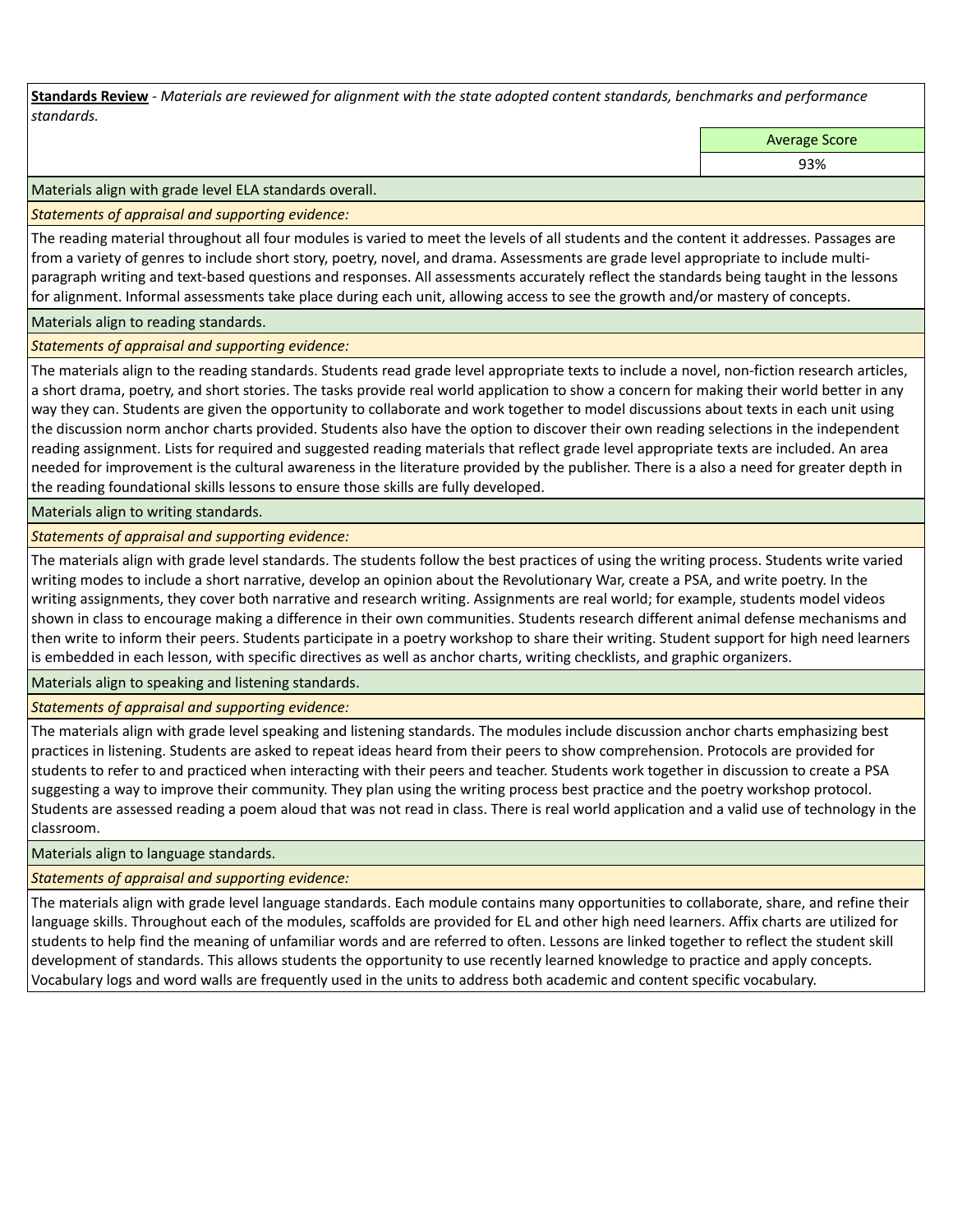**ELA Content Review** *- Materials are reviewed for relevant criteria pertaining to the support for teachers and students in the specific content area reviewed.*

Average Score

99%

Materials provide sequential, cumulative instruction and practice opportunities for a full range of foundational skills.

*Statements of appraisal and supporting evidence:* 

The materials provide sequential, cumulative instruction and practice opportunities for a range of foundational skills. Each module is broken into three units to provide a scaffolded instruction. Assessments build upon skills learned. This model allows multiple entry points to acquire and extend the learning opportunities at any point in the module. The best practice of using the writing process is modeled and utilized in each of the lessons. Graphic organizers are utilized to help organize ideas and to reinforce the structure of the writing mode. There are opportunities to customize the instruction based on the needs of the students.

Materials provide a selection and range of high-quality texts worthy of students' time and attention, exhibiting exceptional craft and thought and/or providing useful information.

*Statements of appraisal and supporting evidence:* 

The materials provide a selection and range of high-quality texts worthy of students' time and attention, exhibiting exceptional craft and thought and/or providing useful information. Reading materials are of high interest and relate to students. Real world application of improving their community through service is applicable to all learners worldwide. Classic and modern selections are represented through Revolutionary War and poetry texts. Women are represented in the Suffragette readings. There is a need for greater cultural representation throughout the modules. Reading selections about characters with learning challenges also encompasses all learners.

Questions in the materials are high-quality text-dependent and text-specific questions. The overwhelming majority of these questions are text-specific and draw student attention to the particulars in the text.

*Statements of appraisal and supporting evidence:* 

The questions in the materials are high-quality text-dependent and text-specific questions. The overwhelming majority of these questions are text-specific and draw student attention to the particulars in the text. Questions direct the students back to the reading, even when not specifically stated. Graphic organizers are used to track the comprehension of texts and refer back to previous readings.

Materials provide scaffolding and supports to enable students' learning of English language arts.

*Statements of appraisal and supporting evidence:* 

The materials provide scaffolding and supports to enable students' learning of English language arts in the curriculum. Modules include numerous anchor charts for both student and teacher to show the synthesis of concepts. Several units are scaffolded to end in culminating performance tasks, such as the PSA and Choose Your Own Adventure task. Each of these tasks are broken down and completed in smaller increments. Formal assessment are mid and end unit to show learned concepts. Informal assessments are ongoing and reflect the mid and end assessments to allow for multiple learning opportunities. In the teaching notes, there are several strategies listed to help EL students. There is a need to add more grouping strategies other than the few that are listed in the teaching notes.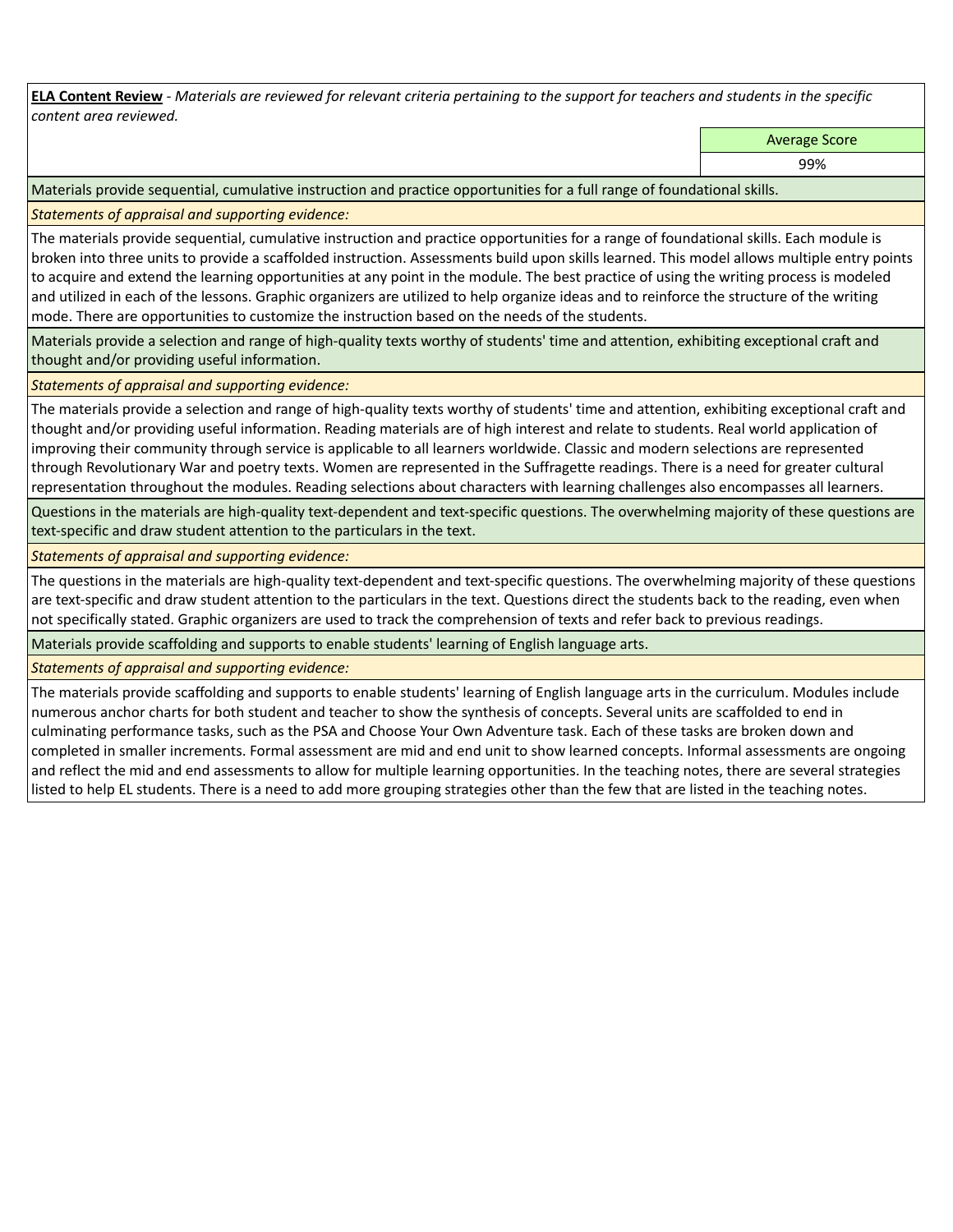**All Content Review** *- Materials are reviewed for relevant criteria pertaining to the support for teachers and students in the material regarding the progression of the standards, lesson structure, pacing, assessment, individual learners and cultural relevance.*

Average Score

95%

Materials are coherent and consistent with the standards that all students should study in order to be college and career ready.

*Statements of appraisal and supporting evidence:*

The materials are coherent and consistent with the standards that all students should study in order to be college and career ready. Reading materials are of high interest and encourage lifelong learners with broad horizons. Students create real world application of a PSA to reflect the journalism field both with broadcasting and technical support. Students are exposed to print media and research, both valuable in the real world. Students are encouraged to plan, revise, and reflect on their own work. Students critique each other and make corrections as needed on their own work.

Materials are well designed and take into account effective lesson structure and pacing.

*Statements of appraisal and supporting evidence:*

The materials are well designed and take into account effective lesson structure and pacing in the curriculum. Lessons are scaffolded based on skill level of concepts. Time is appropriately planned for the 4th grade classroom daily and in the All Block. There are multiple places for all students to enter at their own level to demonstrate growth or mastery. Throughout the modules and units there are ample opportunities for differentiation. When ELs are asked to write, the curriculum dictates sentences frames.

Materials support teacher planning, learning, and understanding of the standards.

*Statements of appraisal and supporting evidence:*

The materials support teacher planning, learning, and understanding of the standards. Guides and calendars are presented for the teacher in each unit and module. There are sample timelines for the units. In each lesson, there is a suggested time to complete the tasks, but also there is some flexibility for the students. The ALL block instruction time provides some time to practice foundational reading, but this should be more frequent.

Materials offer teachers resources and tools to collect ongoing data about student progress on the standards.

*Statements of appraisal and supporting evidence:*

The materials offer teachers resources and tools to collect ongoing data about student progress on the standards in the curriculum. Both formal and informal assessments are throughout the units and modules. Checklists are used frequently to help students check their own work. Rubrics are provided for scoring as well as acceptable examples of student work. Data collected allows for adjustment and reteaching opportunities as necessary. Mid-unit assessments provide timely feedback to be used immediately in the learning and time to reflect on their performance.

Materials support effective use of technology to enhance student learning.

*Statements of appraisal and supporting evidence:*

The materials support effective use of technology to enhance student learning in the curriculum. Students research using multiple online documents and compose their multi-paragraph essays on the computer. Students create a PSA in which they write and record a call to take action in their community. Students used both traditional and online writing when creating their "Choose Your Own Adventure" narrative.

Materials can be easily customized for individual learners.

*Statements of appraisal and supporting evidence:* 

The materials can be easily customized for individual learners in the curriculum. The extensive teacher notes allow for customization of the tasks for all learners. The use of sentence frames and model studies help students to understand the expectation of the task. Suggested real world applications in the overview provide ideas for the teacher to invite guest speakers or experts to bring in an application of the learning. The unit-at-a-glance allows the teacher to preview the content for the students. Note catchers and graphic organizers are helpful for all students. Protocols are modeled when a new task is used and then referred back to throughout all units.

Materials give all students extensive opportunities and support to explore key concepts.

*Statements of appraisal and supporting evidence:*

The materials give all students extensive opportunities and support to explore key concepts. Content addresses the whole the group, but there is limited time to pull students for small group and individual instruction when needed. Students have the opportunity to work in pairs and triads to discuss the content with intentional protocols set.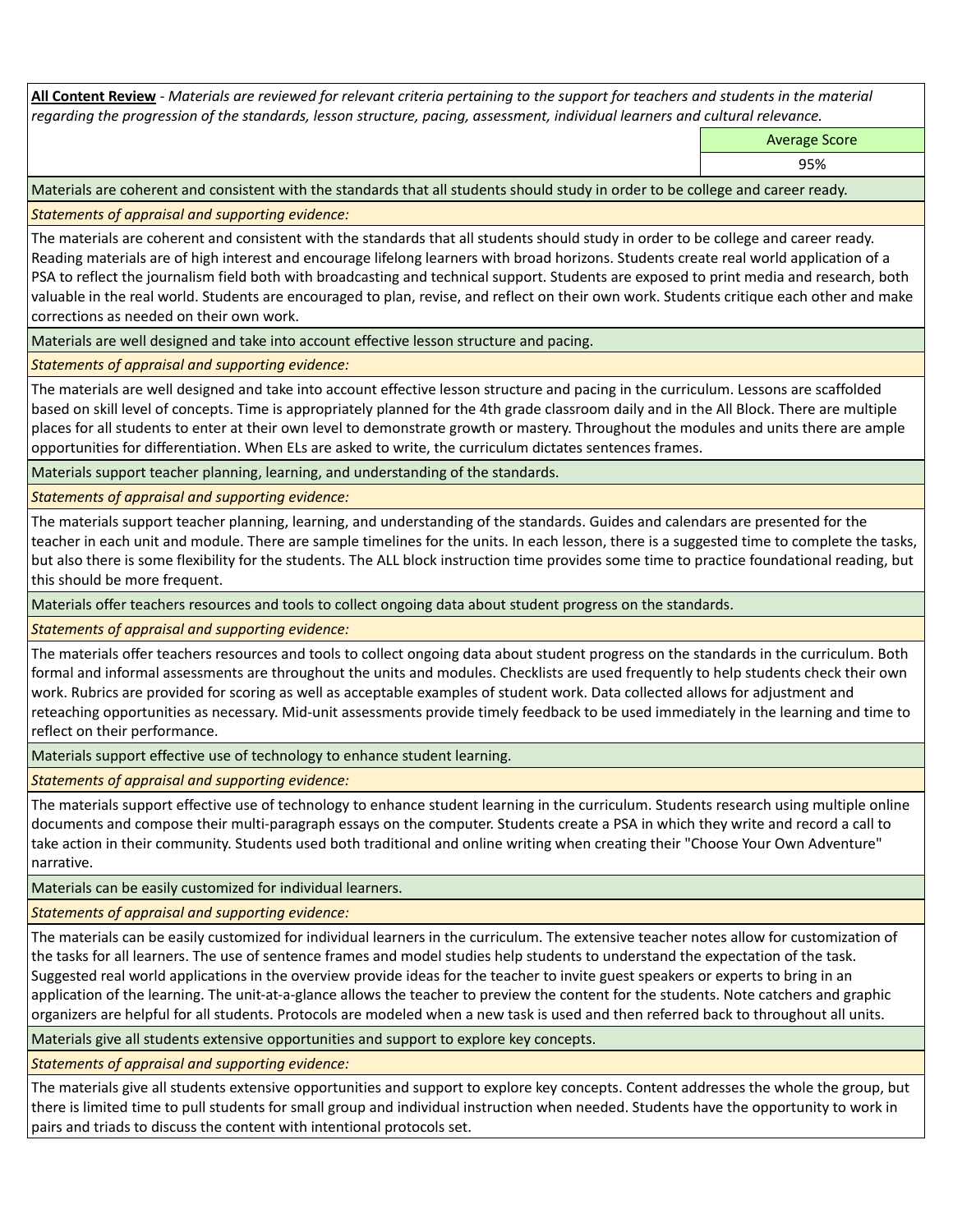Materials take into account cultural perspectives.

*Statements of appraisal and supporting evidence:*

The materials take into account cultural perspectives. Students are encouraged to work together in the classroom in pairs and triads. There are specific protocols in place to ensure students are respectful of each other. Students have specific roles to contribute to the PSA group projects. Some multicultural literature is included, but there is a need for more to represent all learners.

Materials include a culturally responsive lens.

*Statements of appraisal and supporting evidence:*

The materials include a culturally responsive lens. The curriculum encourages avoiding stereotyping. Teachers are directed to look for pervasive, stigmatizing, and critical vocabulary to head off any issues that may present distractions in the classroom. The literature helps to show many different cultures and backgrounds to be inclusive. Nonfiction topics are rooted in science and improving the community.